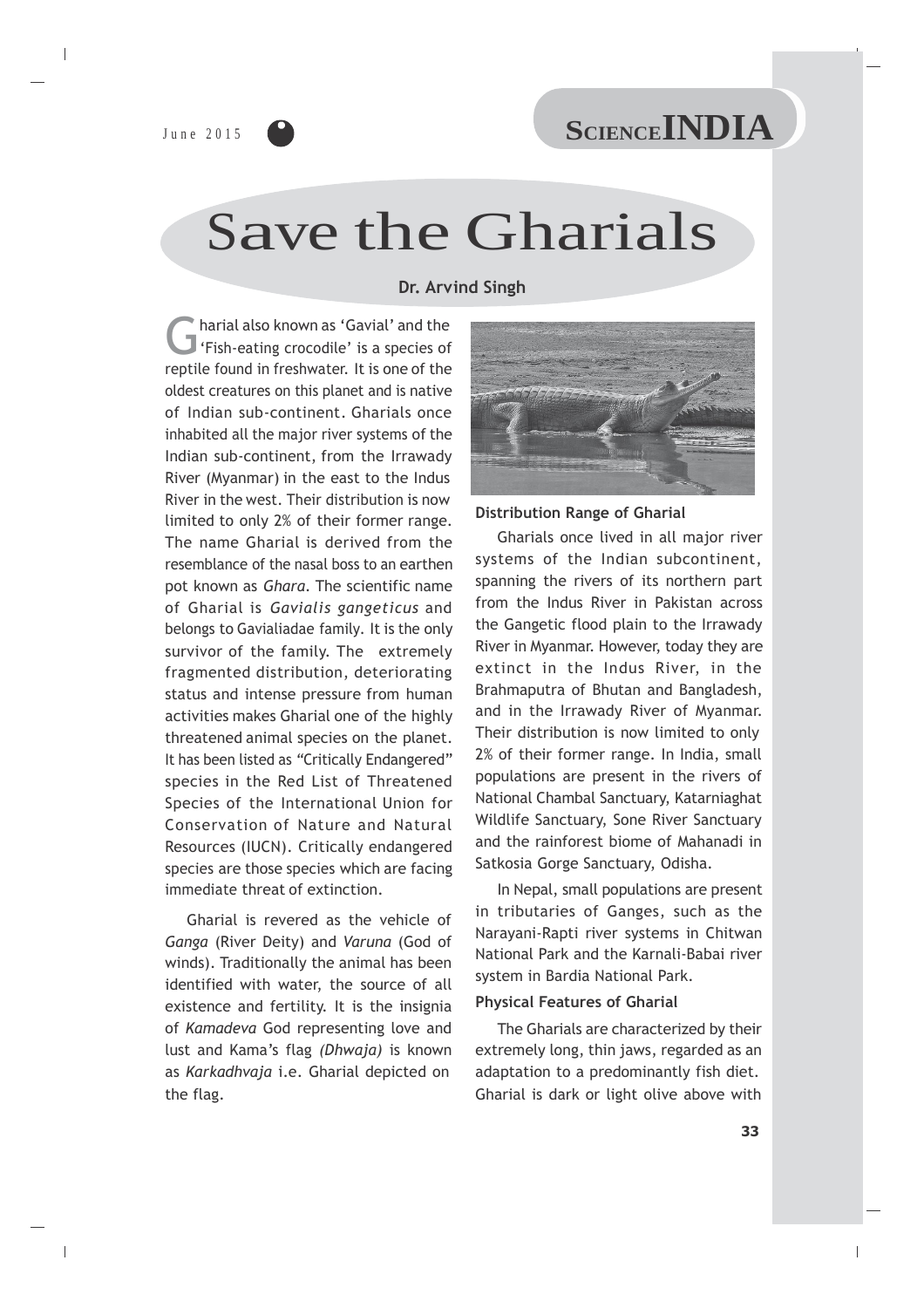### SCIENCE**INDIA** June 2015

dark cross-bands and speckling on the head, body and tail. Dorsal surfaces become dark, almost grey-black at about 20 years of age. Ventrals are yellowish white.

The neck is elongated and thick. The fingers are extremely short and thickly emarginated with a web. Males develop hollow bulbous nasal protuberance at sexual maturity.

The size of mature Gharials ranges between 3.5 to 4.5 m. The maximum reported size is 6.25 m. Young Gharials can reach a length of 1 m in 18 months. The average body weight varies between 159-250 kg. Males attain a total length of 3 to 5 m whereas females are smaller and reach a body length up to 2.7 to 3.75 m.

The elongated narrow snout of Gharials is lined by 110 sharp inter-digitated teeth and becomes proportionally shorter and thicker as the age of animal advances. There are 27 to 29 upper and about 25 lower teeth on each side.

### **Habitat, Ecology and Behaviour of Gharial**

Gharials are survivors from great reptilian age and are ecologically important organisms. They are recognized as keystone species in their environment. Keystone species are those species which maintain structure and organization of the community.

Gharials are generally residents of flowing rivers with deep pools that have high sand banks and good fish stocks.

The Gharial is poorly equipped for locomotion on land, and adults cannot lift their bodies clear of the ground. It usually leaves the water only to bask and nest both of which usually occur on sand banks.



The elongated narrow snout reduces resistance to water when snagging fish and the very sharp inter-digitated teeth are well adapted for capturing fish. Young Gharials feed insects, tadpoles, small fish and frogs while adults feed on fish and small crustaceans. They do not chew their prey but swallow in whole.

Males attain sexual maturity at around 13 years of age. They advertise for mates by making hissing and buzzing noises as they patrol their territories and may have a harem of females within a territory which they aggressively defend from other males. Females communicate their readiness to mate by raising their snouts upwards. Courtship involves head and snout rubbing and mounting by both males and females.

Mating occurs in cold season (December and January). In India Gharials nest in March and April. The female lays 20-95 eggs in 50-60 cm deep hole. The hole is dug with the hind feet in a riverside sand or silt bank 1.5 m from the waterline. The eggs are large in size with average weight of 160 gm. After 71-93 days of incubation, young Gharials hatch in the month of July just before the monsoon. Temperature is supposed to play a crucial role in determining the gender.

#### **Threats to the survival of Gharial**

The Gharial, endemic to Indian subcontinent was once abundant and common with an estimated population of 5,000 to 10,000 in 1940. Since 1999 a sharp decline in Gharial population has been reported throughout its entire range. In 1997, 436 breeding adult Gharials were reported and by 2006 their numbers dropped to 182 indicating a reduction of 58% over the last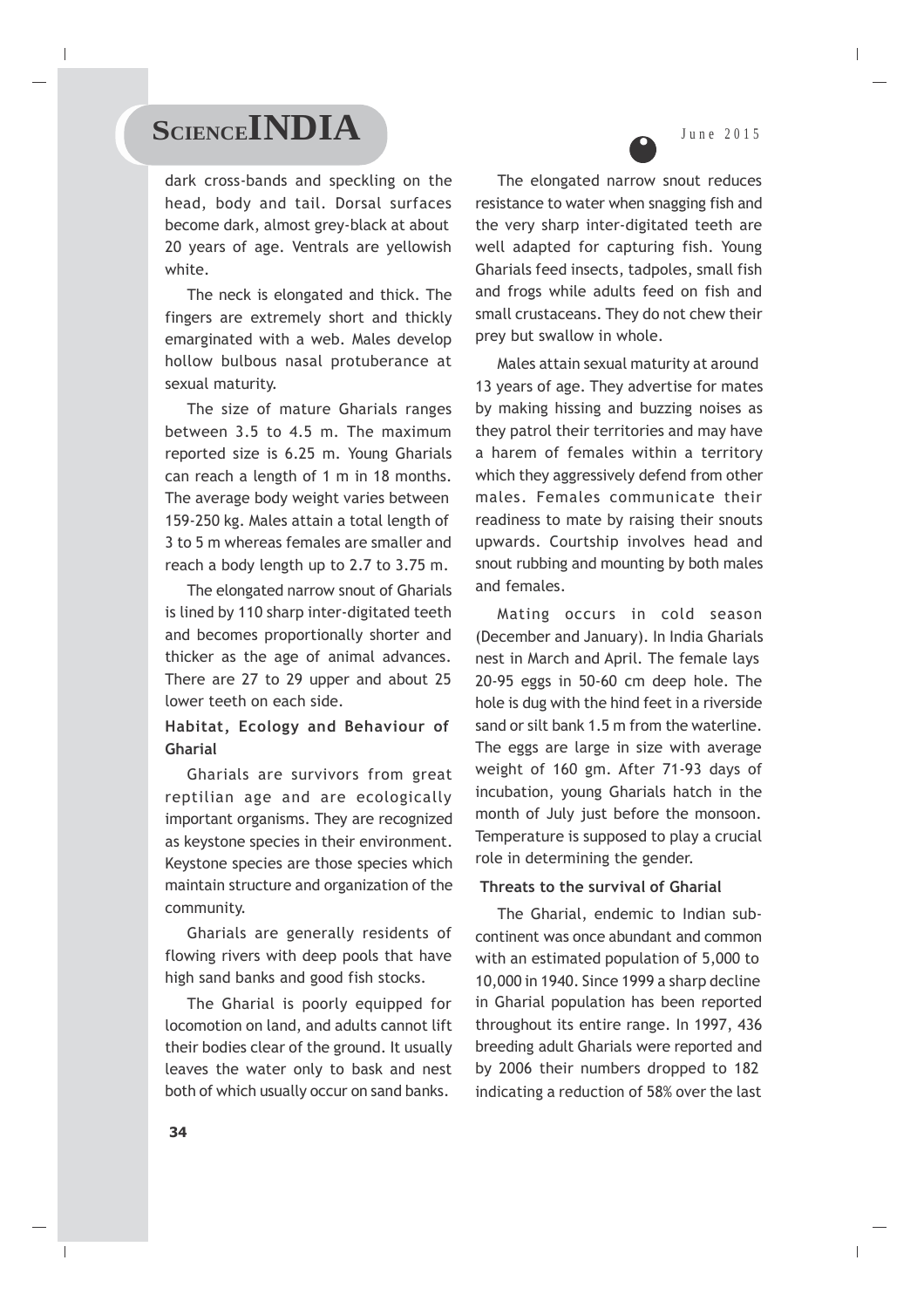

10 years. The total wild population of Gharial in the world is now estimated to be less than 200 individuals making it a "Critically Endangered" species.

The main threats to the survival of Gharials include habitat loss, hunting, fishing, and river water pollution, egg collection for consumption, killing for indigenous medicines and killing by fishermen.

The loss of habitat due to construction of dams, barrages, irrigation canals, siltation, sand-mining, riparian agriculture etc. are the main cause behind drastic decline in population of Gharials. The increase in intensity of fishing and use of gillnets which kills adults and subadults is another threat prevalent throughout most of the Gharial habitat even in protected areas. Hunting for skins and trophies is also a threat to Gharials. The eggs of Gharial are occasionally collected by local people for medicinal purposes and this have also been a threat to them. Furthermore, Gharials are killed for their aphrodisiac properties associated with the snout. The river water pollution is also a threat to the survival of Gharials. In December 2007, several Gharials were found dead in Chambal River. *Post mortem*  of them revealed high levels of heavy metals like lead and cadmium in their stomach to have caused their deaths.

Gharials are also snared in fishing nets and killed by the fishermen.

#### **Conservation of Gharial**

Gharial is listed on Appendix I in the Convention on International Trade in Endangered Species (CITES). In India, it is protected under the Wildlife (Protection) Act 1972.

## June 2015 CLENCE**INDIA**

Gharials are bred in captivity in the National Chambal Sanctuary in Uttar Pradesh, India and in the *Gharial Breeding Centre* at Chitwan National Park in Nepal. They are generally grown for 2-3 years and average about 1 meter in length when released.

The Gharial Conservation Alliance (GCA) was established in 2007 which comprises of key Gharial scientists, experts and stakeholders primarily in Gharial range states. It is coordinating research and conservation activities on remaining population and habitats. In India, the following actions are needed for the conservation of Gharials.

- 1. To check the habitat loss.
- 2. To put complete ban on fishing in the habitats inhabited by them.
- 3. To ensure the availability of sufficient foods in the habitats.
- 4. To check the river water pollution.
- 5. To strictly enforce the Indian Wildlife (Protection) Act.
- 6. To restore the degraded habitats.

#### **Conclusion**

It can be concluded that ecologically important Gharials are highly threatened species of reptiles almost standing on verge of extinction. Therefore it is the need of the hour to conserve Gharials for the maintenance of ecological balance and biological diversity.

> **Dr. Arvind Singh**  Old D/3, Jodhpur Colony Banaras Hindu University Varanasi - 221 005, Uttar Pradesh E Mail: [dr.arvindsingh@gmail.com;](mailto:arvindsingh@gmail.com) [arvindsingh\\_bhu@hotmail.com](mailto:arvindsingh_bhu@hotmail.com)